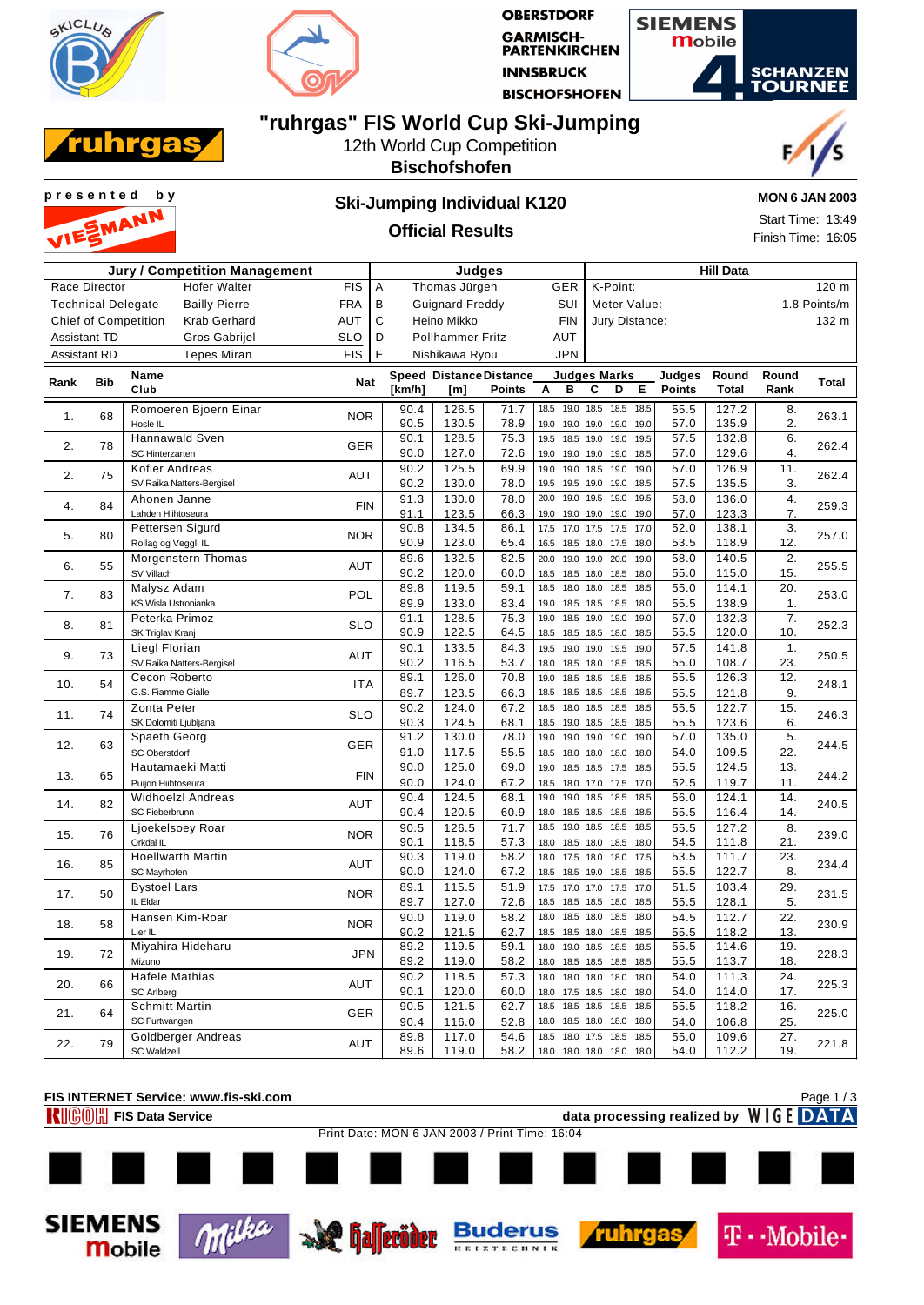



**OBERSTDORF GARMISCH-<br>PARTENKIRCHEN INNSBRUCK BISCHOFSHOFEN** 

**Judges Marks**



# **"ruhrgas" FIS World Cup Ski-Jumping**



#### 12th World Cup Competition **Bischofshofen**





# **Official Results**

**MON 6 JAN 2003**

Start Time: 13:49 Finish Time: 16:05

| Rank | <b>Bib</b>     | Name                       | <b>Nat</b> |              | <b>Speed Distance Distance</b> |               |              |           | Judges Marks             |      |              | Judges        | Round        | Round      | Total |
|------|----------------|----------------------------|------------|--------------|--------------------------------|---------------|--------------|-----------|--------------------------|------|--------------|---------------|--------------|------------|-------|
|      |                | Club                       |            | [km/h]       | [m]                            | <b>Points</b> | А            | в         | С                        | D    | Е            | <b>Points</b> | <b>Total</b> | Rank       |       |
|      |                | Pieper Stefan              |            | 90.1         | 120.5                          | 60.9          | 18.0         |           | 18.5 18.5 18.0 18.0      |      |              | 54.5          | 115.4        | 17.        |       |
| 22.  | 42             | SK Winterberg              | <b>GER</b> | 90.8         | 115.5                          | 51.9          | 18.5         |           | 18.5 18.0 18.0           |      | 18.0         | 54.5          | 106.4        | 26.        | 221.8 |
|      |                | Schwarzenberger R.         |            | 89.5         | 116.0                          | 52.8          | 18.0         |           | 18.0 18.0 18.0           |      | 18.0         | 54.0          | 106.8        | 28.        |       |
| 24.  | 61             | TSU St. Veit               | <b>AUT</b> | 89.5         | 119.0                          | 58.2          | 18.0         |           | 18.0 18.0 18.0 18.0      |      |              | 54.0          | 112.2        | 19.        | 219.0 |
|      |                | <b>Bardal Anders</b>       |            | 90.0         | 119.0                          | 58.2          | 17.5         |           | 17.5 18.0 17.5           |      | 17.5         | 52.5          | 110.7        | 25.        |       |
| 25.  | 17             | Steinkjer Skiklubb         | <b>NOR</b> | 90.1         | 117.5                          | 55.5          |              |           | 17.5 17.5 17.5 17.5 17.0 |      |              | 52.5          | 108.0        | 24.        | 218.7 |
|      |                | Lindstroem Veli-Matti      |            | 90.4         | 119.5                          | 59.1          | 18.5         | 18.0      | 18.0                     | 18.0 | 18.0         | 54.0          | 113.1        | 21.        |       |
| 26.  | 57             | Lahden Hiihtoseura         | <b>FIN</b> |              |                                |               |              |           | 17.5 17.5 17.5           |      |              |               | 105.3        |            | 218.4 |
|      |                | Kiuru Tami                 |            | 90.6<br>89.8 | 116.0<br>114.5                 | 52.8<br>50.1  | 18.0<br>17.5 |           | 17.5 18.0 17.5           |      | 17.5<br>17.5 | 52.5<br>52.5  | 102.6        | 27.<br>30. |       |
| 27.  | 59             |                            | <b>FIN</b> | 89.7         | 120.0                          |               |              |           |                          |      |              |               | 114.5        | 16.        | 217.1 |
|      |                | Lahden Hiihtoseura         |            |              |                                | 60.0          | 18.5         |           | 17.5 18.5 18.0           |      | 18.0         | 54.5          |              |            |       |
| 28.  | 67             | Fras Damjan                | <b>SLO</b> | 90.0         | 119.0                          | 58.2          | 17.5         |           | 18.0 17.5 17.0           |      | 16.5         | 52.0          | 110.2        | 26.        | 205.6 |
|      |                | Ilirija Fersped            |            | 90.1         | 110.5                          | 42.9          | 17.5         |           | 17.5 17.5 17.0           |      | 17.5         | 52.5          | 95.4         | 28.        |       |
| 29.  | 60             | Kranjec Robert             | <b>SLO</b> | 89.6         | 126.5                          | 71.7          | 18.5         | 18.5 18.5 |                          | 18.5 | 18.5         | 55.5          | 127.2        | 8.         | 191.8 |
|      |                | Triglav Kranj              |            | 90.3         | 97.0                           | 18.6          | 15.5         |           | 15.0 15.5 15.5 15.0      |      |              | 46.0          | 64.6         | 29.        |       |
| 30.  | 77             | <b>Uhrmann Michael</b>     | <b>GER</b> | 89.9         | 120.0                          | 60.0          | 18.0         | 18.5 18.0 |                          | 18.5 | 18.5         | 55.0          | 115.0        | 18.        | 171.9 |
|      |                | WSV-DJK Rastbuechl         |            | 89.4         | 93.0                           | 11.4          | 15.5         |           | 15.0 15.0 15.5           |      | 15.0         | 45.5          | 56.9         | 30.        |       |
| 31.  | 29             | Juris Jaan                 | EST        | 89.5         | 115.5                          | 51.9          | 16.5         | 16.5 17.0 |                          | 16.5 | 17.5         | 50.0          | 101.9        | 31.        | 101.9 |
|      |                | Otepaeae SK                |            |              |                                |               |              |           |                          |      |              |               |              |            |       |
| 32.  | 43             | Jussilainen Risto          | <b>FIN</b> | 89.9         | 113.5                          | 48.3          |              |           | 17.5 18.0 18.0 17.5 17.5 |      |              | 53.0          | 101.3        | 32.        | 101.3 |
|      |                | Jyvaeskylaen Hiihtos.      |            |              |                                |               |              |           |                          |      |              |               |              |            |       |
| 33.  | 18             | Medved Igor                | <b>SLO</b> | 90.0         | 113.5                          | 48.3          |              |           | 17.5 17.5 17.5 17.5      |      | 17.5         | 52.5          | 100.8        | 33.        | 100.8 |
|      |                | Ilirija Fersped            |            |              |                                |               |              |           |                          |      |              |               |              |            |       |
| 33.  | $\overline{7}$ | Nagiller Christian         | <b>AUT</b> | 88.8         | 113.5                          | 48.3          |              |           | 17.5 17.5 17.5 17.0 17.5 |      |              | 52.5          | 100.8        | 33.        | 100.8 |
|      |                | SV Raika Natters-Bergisel  |            |              |                                |               |              |           |                          |      |              |               |              |            |       |
| 35.  | 46             | Schneider Balthasar        | <b>AUT</b> | 89.9         | 112.0                          | 45.6          |              |           | 17.5 18.0 17.5 18.0      |      | 18.0         | 53.5          | 99.1         | 35.        | 99.1  |
|      |                | SC Bregenzerwald           |            |              |                                |               |              |           |                          |      |              |               |              |            |       |
| 36.  | 47             | Neumayer Michael           | <b>GER</b> | 89.7         | 114.0                          | 49.2          |              |           | 16.0 17.0 16.5 16.5      |      | 16.5         | 49.5          | 98.7         | 36.        | 98.7  |
|      |                | SK Berchtesgaden           |            |              |                                |               |              |           |                          |      |              |               |              |            |       |
| 37.  | 52             | Kokkonen Akseli            | <b>FIN</b> | 90.0         | 112.0                          | 45.6          |              |           | 18.0 17.5 17.5 17.5 17.5 |      |              | 52.5          | 98.1         | 37.        | 98.1  |
|      |                | Lahden Hiihtoseura         |            |              |                                |               |              |           |                          |      |              |               |              |            |       |
|      |                | Funaki Kazuyoshi           |            | 89.9         | 110.0                          | 42.0          |              |           | 17.5 17.5 17.5 18.0      |      | 17.5         | 52.5          | 94.5         | 38.        |       |
| 38.  | 69             | <b>FIT</b>                 | <b>JPN</b> |              |                                |               |              |           |                          |      |              |               |              |            | 94.5  |
|      |                | Kasai Noriaki              | <b>JPN</b> | 89.6         | 107.5                          | 37.5          |              |           | 17.5 18.0 17.5 18.0      |      | 18.0         | 53.5          | 91.0         | 39.        |       |
| 39.  | 71             | Tsuchiya Home              |            |              |                                |               |              |           |                          |      |              |               |              |            | 91.0  |
|      |                | Benkovic Rok               |            | 89.8         | 108.5                          | 39.3          |              |           | 17.5 17.0 17.0 17.0 17.5 |      |              | 51.5          | 90.8         | 40.        |       |
| 40.  | 45             | <b>SC Menges</b>           | <b>SLO</b> |              |                                |               |              |           |                          |      |              |               |              |            | 90.8  |
|      |                | Jaafs Kristoffer           |            | 90.5         | 108.0                          | 38.4          |              |           | 17.5 17.0 17.0 17.0 17.0 |      |              | 51.0          | 89.4         | 41.        |       |
| 41.  | 36             | IF Friska Viljor           | SWE        |              |                                |               |              |           |                          |      |              |               |              |            | 89.4  |
|      |                | Mateja Robert              |            | 89.2         | 107.0                          | 36.6          |              |           | 17.5 17.0 17.5 17.0 17.5 |      |              | 52.0          | 88.6         | 42.        |       |
| 42.  | 20             | TS Wisla Zakopane          | POL        |              |                                |               |              |           |                          |      |              |               |              |            | 88.6  |
|      |                | Loitzl Wolfgang            |            | 89.8         | 104.5                          | 32.1          | 16.0         |           | 16.5 16.0 16.0           |      | 16.0         | 48.0          | 80.1         | 43.        |       |
| 43.  | 48             | <b>WSC Bad Mitterndorf</b> | <b>AUT</b> |              |                                |               |              |           |                          |      |              |               |              |            | 80.1  |
|      |                | Duffner Christof           |            | 89.1         | 99.5                           | 23.1          | 17.0         |           | 16.5 16.5 17.0           |      | 16.5         | 50.0          | 73.1         | 44.        |       |
| 44.  | 31             | <b>SC Schoenwald</b>       | <b>GER</b> |              |                                |               |              |           |                          |      |              |               |              |            | 73.1  |
|      |                | Vassiliev Dmitri           |            | 89.1         | 99.5                           | 23.1          |              |           | 17.0 16.5 17.0 16.0 16.5 |      |              | 50.0          | 73.1         | 44.        |       |
| 44.  | 23             | WWS ZCK Ufa                | <b>RUS</b> |              |                                |               |              |           |                          |      |              |               |              |            | 73.1  |
|      |                | Mayr Ingemar               |            | 89.7         | 96.5                           | 17.7          |              |           | 17.0 16.5 17.0 16.5 16.5 |      |              | 50.0          | 67.7         | 46.        |       |
| 46.  | 26             | Kirchdorf                  | <b>NED</b> |              |                                |               |              |           |                          |      |              |               |              |            | 67.7  |
|      |                | Ammann Simon               |            | 87.8         | 84.5                           | $-3.9$        | 15.0         |           | 15.0 15.5 14.5           |      | 14.5         | 44.5          | 40.6         | 47.        |       |
| 47.  | 56             | RG Churfirsten             | SUI        |              |                                |               |              |           |                          |      |              |               |              |            | 40.6  |
|      |                | <b>Kuettel Andreas</b>     |            | 88.9         | 82.0                           | $-8.4$        |              |           | 15.0 14.5 14.5 14.5 14.5 |      |              | 43.5          | 35.1         | 48.        |       |
| 48.  | 49             | Einsiedeln                 | SUI        |              |                                |               |              |           |                          |      |              |               |              |            | 35.1  |
|      |                |                            |            |              |                                |               |              |           |                          |      |              |               |              |            |       |

**FIS INTERNET Service: www.fis-ski.com FIGOR FIS Data Service data processing realized by WIGE DATA** 

Page 2 / 3

**Mobile** 

Print Date: MON 6 JAN 2003 / Print Time: 16:04